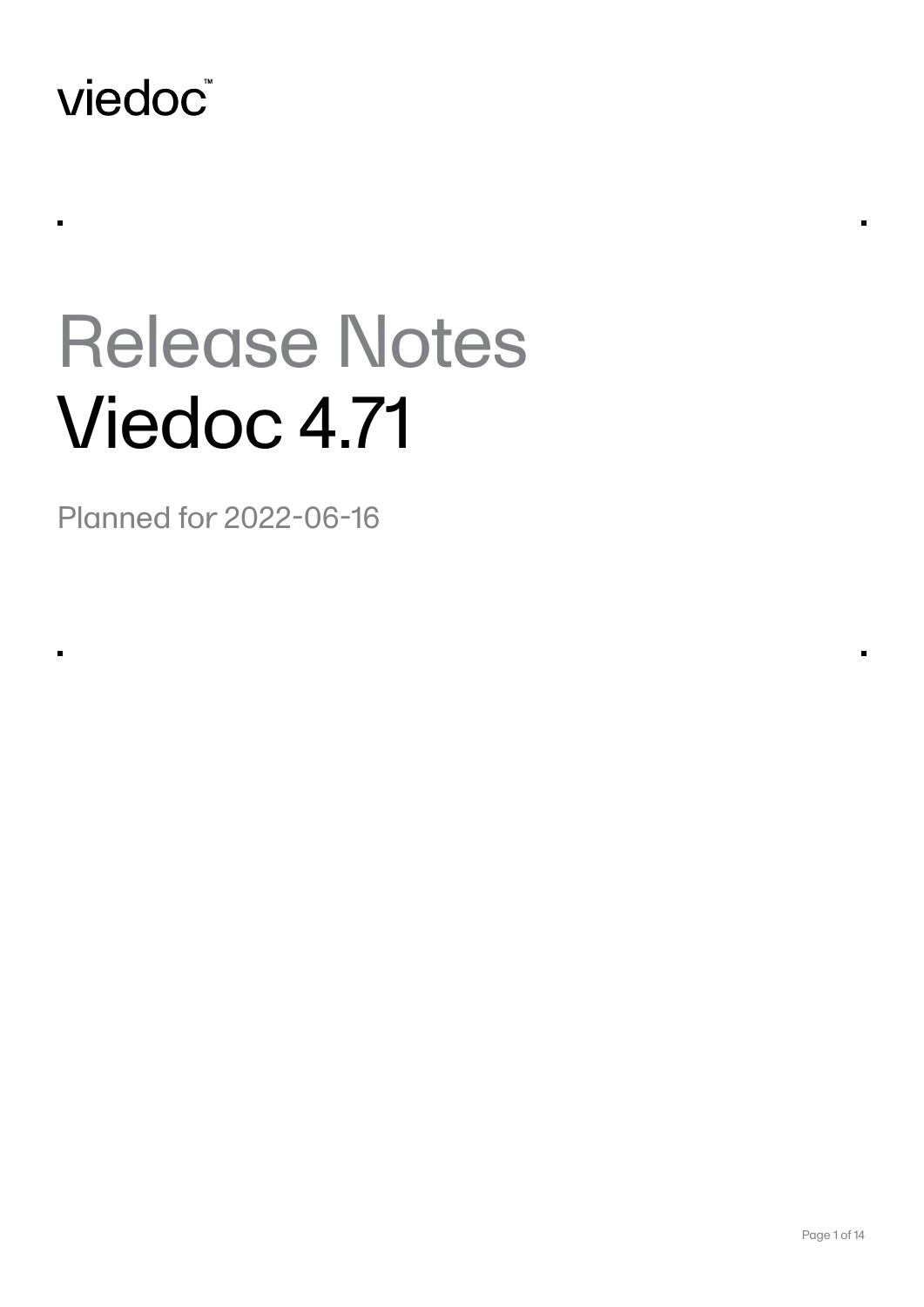# New and updated functionality

List of functionalities that have been added and updated in this release.

#### Viedoc eTMF

- • In Viedoc eTMF, a powerful new function for displaying, sorting, and filtering documents by their metadata is introduced. The Details page is available to all users of the Trial Master File view, and it can show all the documents that a user has access to. The Details page is automatically opened when a user performs a search for documents. It can also be opened from sections, drop zones, and artifacts to show the documents in the respective location. From the Details page, it is possible to toggle back to the Structure page. The Details page has:
	- • A powerful filtering function, operating on column level
	- • A feature to sort data based on the values in a column, in ascending or descending order
	- • Options to select which columns to include
	- • A range of display options, including the possibility to pin columns to the left or the right, to auto size column width, and to freely rearrange the order of the columns

Once the document data has been filtered, sorted, and arranged according to the users' settings, they can perform an export that exactly reflects their view.

#### Viedoc Reports

- • In Viedoc Reports, there is a new Dashboard page for Japanese PMS studies which gives snapshots of the registration and study progress. The PMS dashboard has the following specific terms:
	- • Registration status:
		- Pre-registered the total number of pre-registered subjects and the number of days since the latest pre-registration.
		- Registered the total number of registered subjects and the number of days since the latest registration.
		- Registration progress the actual number of registered subjects divided by the expected number of registered subjects.
		- Registration rate the speed at which the subjects are being registered across the sites. Note! A subject is pre-registered when the registration booklet has been completed and submitted.
	- • Study plan:
		- FSFB the date of the first booklet for the first subject.
		- LSLB a last subject last booklet marker, estimating the date of the last submitted booklet for the last subject.
	- Booklets initiated: The number of booklets initiated in the study.

### viedoc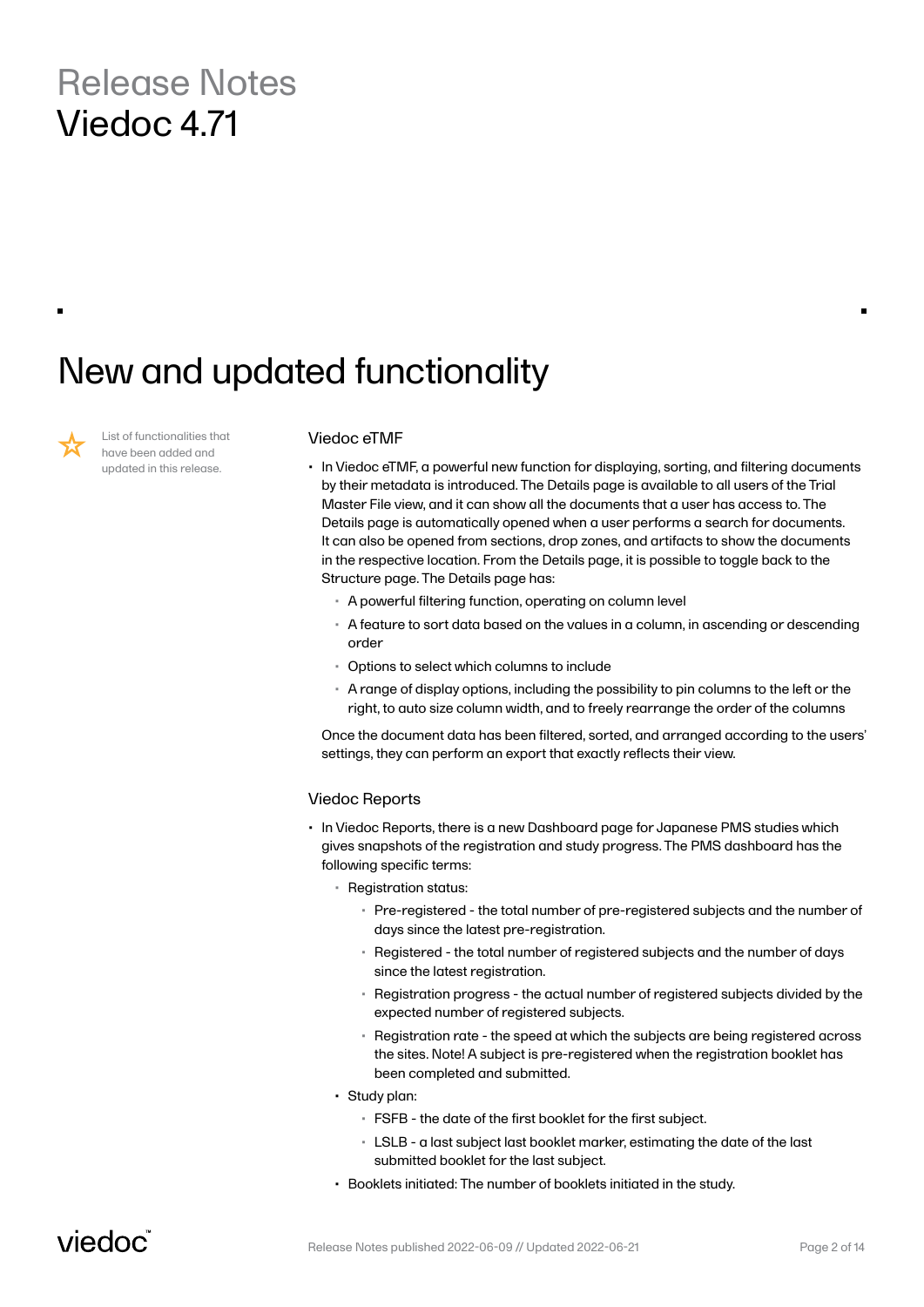List of new and updated functionalities continues.

- In Viedoc Reports, a new PMS dashboard report is introduced as a standard report for Japanese PMS studies. Data can be sorted to focus on the booklet status by site, subject, booklet, booklet history, or timelapse as described below.
	- • by Site: This shows a site level summary of booklets status along with the number of provisionally registered and registered cases. Booklet freeze progress as a percentage is shown as a bar plot.
	- • by Subject: This shows a subject level summary of booklet status along with the Subject added date and Subject complete date. Booklet freeze progress as a percentage is shown as a bar plot.
	- by Booklet: This shows a booklet level summary of current booklet status and last activity date along with the number of open, resolved, and closed queries.
	- • By Booklet (history): This shows the Booklet status history- the user can filter for a specific date along with the Subject added date from the subjectAddedDate.rds file.

Note! This does not include "Not Initiated" records.

Timelapse: This shows the time lapse between the Initiated Date and first Submitted Date for each booklet status, summarized at Subject level, along with the lapse in days of resolved and closed queries. Note! This is for subjects that have at least one booklet that has been Initiated and submitted. Also, the lapse in Resolved and Closed queries for a subject is obtained from Queries and displayed.

#### Viedoc Admin

- In Viedoc Admin, the API configuration now has two tabs one for Web API client and one for WCF API client. The tab for the WCF API client contains the same functionality as the previous version of the API configuration. The tab for Web API client has been added for Viedoc 4.71. There, users can add new Web API clients and edit or delete existing ones. When adding a new Web API client, the following are obtained:
	- • Client secret
	- • Client ID
	- • Token URL
	- Grant type
	- • API URL

#### Viedoc Me

- • Viedoc Me now has a modernized user interface. This will also serve as a soft introduction to wider UI optimization across Viedoc suite.
- Users can select, in both production and training sites, which Viedoc Me interface trial patients will interact with. The selection can be made in the Study Settings.

viedoc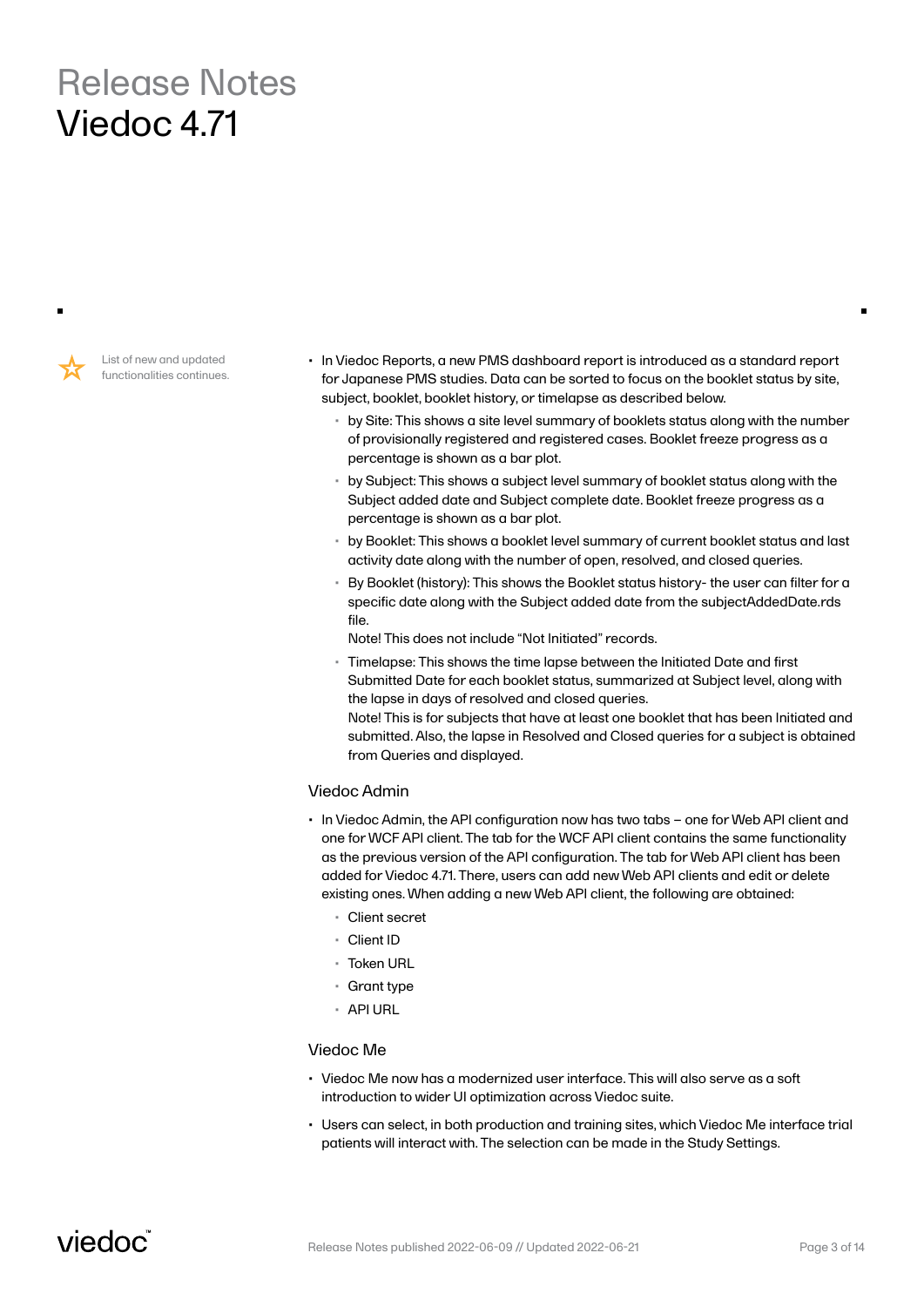List of new and updated functionalities continues.

- In Viedoc Me, there is increased functionality with Viedoc Connect:
	- • The user can now minimize and maximize the Viedoc Connect window when there is an ongoing call.
	- The user can also navigate to other Viedoc Me pages and fill in forms while in a call on Viedoc Connect.
- • In Viedoc Me, there is a new button notification that alerts the user when there is an active video call from anywhere in the app. The user can select the button at any time from any page within the application to join a call.

#### Viedoc PMS studies

- In Viedoc Admin, the Study settings for PMS studies now include two new options:
	- • Require Contract for booklet submission
	- • Require Responsible Investigator for booklet submission

When selected, these options can be set to mandatory or optional.

- In Viedoc PMS, if the options for Contract and Responsible Investigator have been selected in Viedoc Admin, the Submit booklet dialog has fields for Contract and Responsible Investigator.
- • For PMS studies that have the options enabled in Viedoc Admin for linking the booklet to Contract and Responsible Investigator, the Excel export now contains two new columns on the Booklet status sheet:
	- • Contract Number
	- Responsible Investigator
	- Because the new columns are at the end of the Excel sheet, no new export version is created.

#### Viedoc API

- It is now possible to use the Viedoc Web API to create and invite users.
- • It is now possible to add Contracts, Sites and User properties through the Viedoc Web API. This information is included in the ODM formatted data export.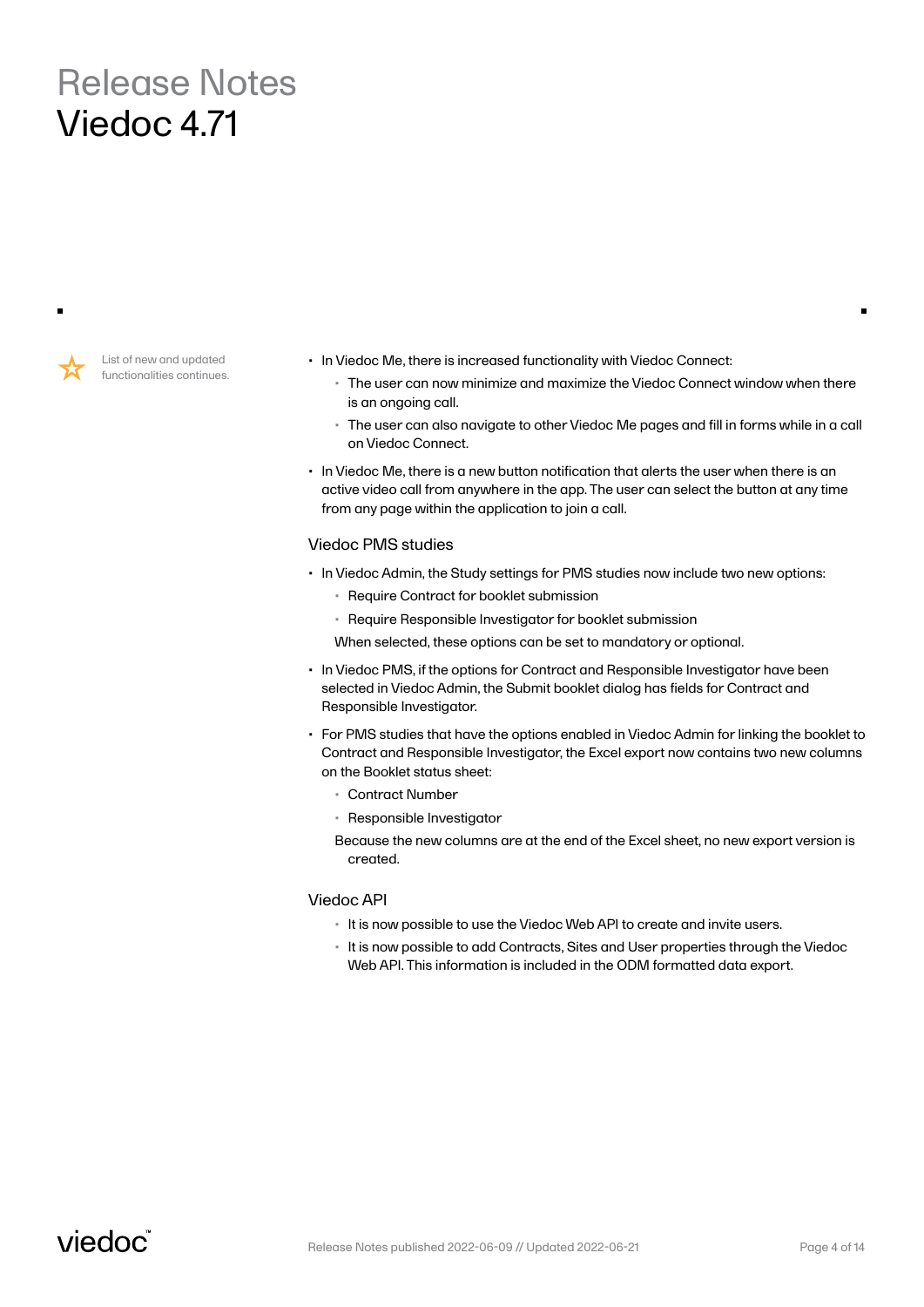# Bug fixes

List of bug fixes that have been updated in this release. This section lists the bugs that were solved in this release. For each bug, it describes the following:

- • Affected area(s): describes briefly which area(s) of Viedoc the bug is related to, so that it is easy to identify if any of your active studies are affected.
- Bug description: explains the issue and/or how it was solved. In case there are consequences for existing data, this is clearly mentioned in a "Note!".

The following corrections have been implemented in the Viedoc 4.71 release:

- • Affected area(s): Viedoc Designer and Viedoc Clinic Bug description: When changing the text of the "Choose one" option in the dropdown menu in Forms, the new text changed back to the default text when importing and exporting the design ODM file. This is now solved.
- • Affected area(s): Viedoc Clinic Bug description: The "Choose one" dropdown item changed from integer to string data type in the Items tab in the Excel/CSV export after exporting and importing a design. This is now solved.
- • Affected area(s): Viedoc Designer and Viedoc Me Bug description: The "Choose one" dropdown list caused the Code list items to decouple from formats after exporting and importing a design and then saving a form. This also affected the Viedoc Me translations. This is now solved.
- • Affected area(s): Viedoc Admin Data Import Application Bug description: A new version of the import application is released with an improved encryption mechanism for passwords. When the new import application version is run, it will always request the file path to the configuration file. Otherwise, the latest version of the import application works in the same way as the previous version. Older version(s) of the import application will continue to work for existing users using the old encryption key. However, users who are using the new import application, along with an existing import configuration file, will need to re-enter the password (for each import configuration, if more than one exists in the same file), as a new password encryption will take place.
- • Affected area(s): Viedoc PMS

Bug description: For users with a sponsor-side role, clicking on Documentation & Training documents resulted in a redirect to the Clinic home page. This only affected documents uploaded by users. This is now solved.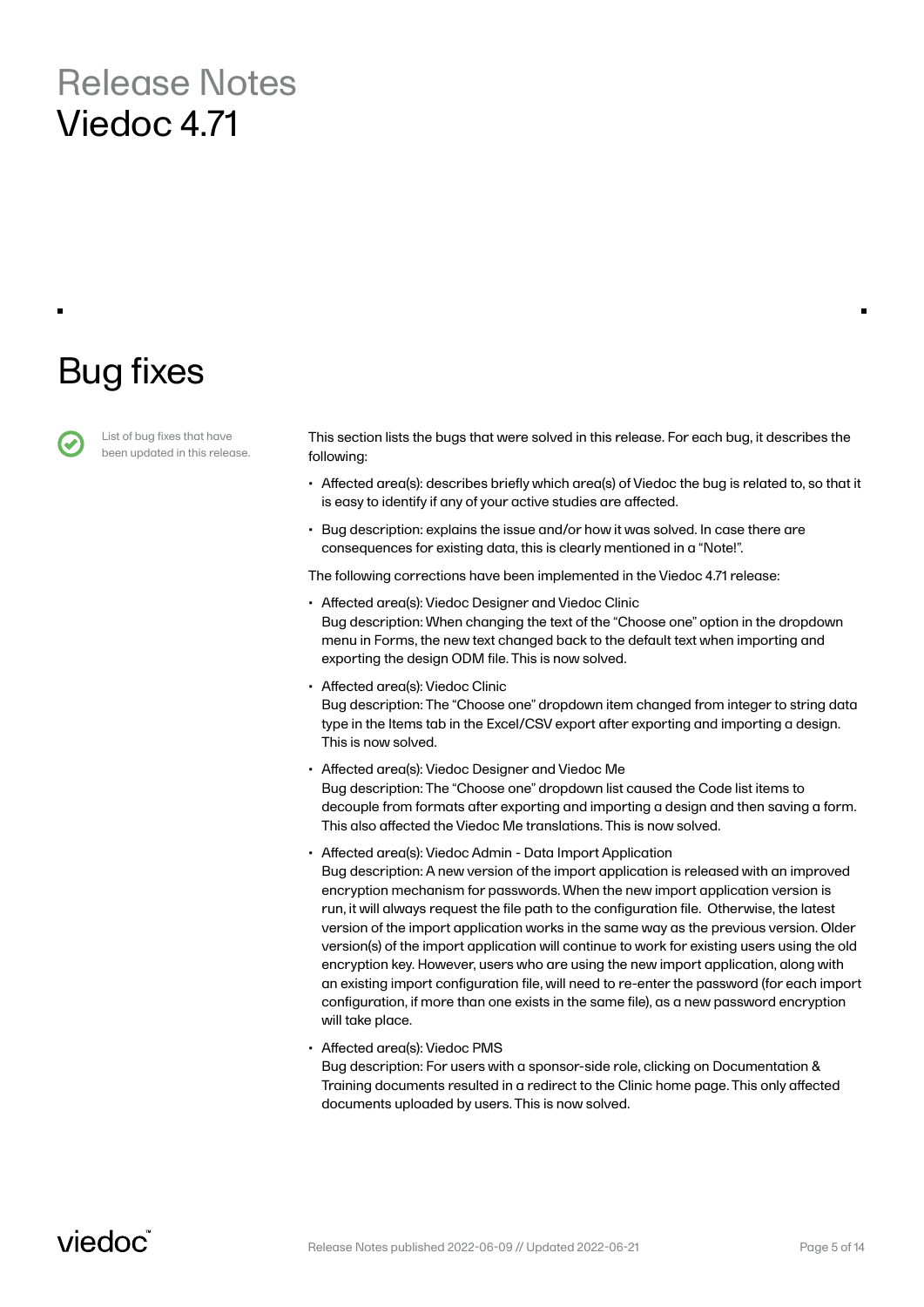- List of bug fixes continues. **Affected area(s): Viedoc PMS** Bug description: For Clinic side users, it was not possible to delete a subject that had an AE form that was Submitted-Received-Returned-Deleted. This is now solved.
	- • Affected area(s): Viedoc PMS Bug description: The study design revision was not applied to newly added AE forms within a booklet that had partially submitted- received AE(s) before the revision was applied. This is now solved.
	- Affected area(s): Viedoc PMS Bug description: The Subject status calculations based on the BookletStatus variable were not updated on the Sponsor side when the BooketStatus was set to Frozen. This is now solved.
	- • Affected area(s): Viedoc API Bug description: Activities on the EventDate form were not included when returning the date and time of the latest activity on study data. This is now solved.
	- • Affected area(s): Viedoc Me Bug description: When a subject changed their contact and reminder settings, their email address and telephone number were overwritten with invalid information. This is now solved.
	- • Affected area(s): Viedoc eTMF Bug description: The artifact titles were still visible in the Artifacts & documents area after all documents in a deleted artifact had been deleted or moved. This is now solved.
	- • Affected area(s): Viedoc eTMF Bug description: During batch upload at artifact level, while uploading a group of files containing both valid files and files with viruses, the infected files were removed from the application without displaying an error message. This is now solved.
	- • Affected area(s): Viedoc eTMF Bug description: In the audit trail, the custom name field label was displayed in title case. This is now solved, and the label is displayed in sentence case.
	- • Affected area(s): Viedoc eTMF Bug description: In TMF Admin, when adding a new milestone in maintenance mode, the field validation was performed prior to saving. This is now solved.
	- • Affected area(s): Viedoc eTMF Bug description: In the structure view, for a document that was assigned to multiple sites, the document name was displayed with one character per line. This is now solved.
	- • Affected area(s): Viedoc eTMF Bug description: There was an error when accessing the document sharing links. This is now solved.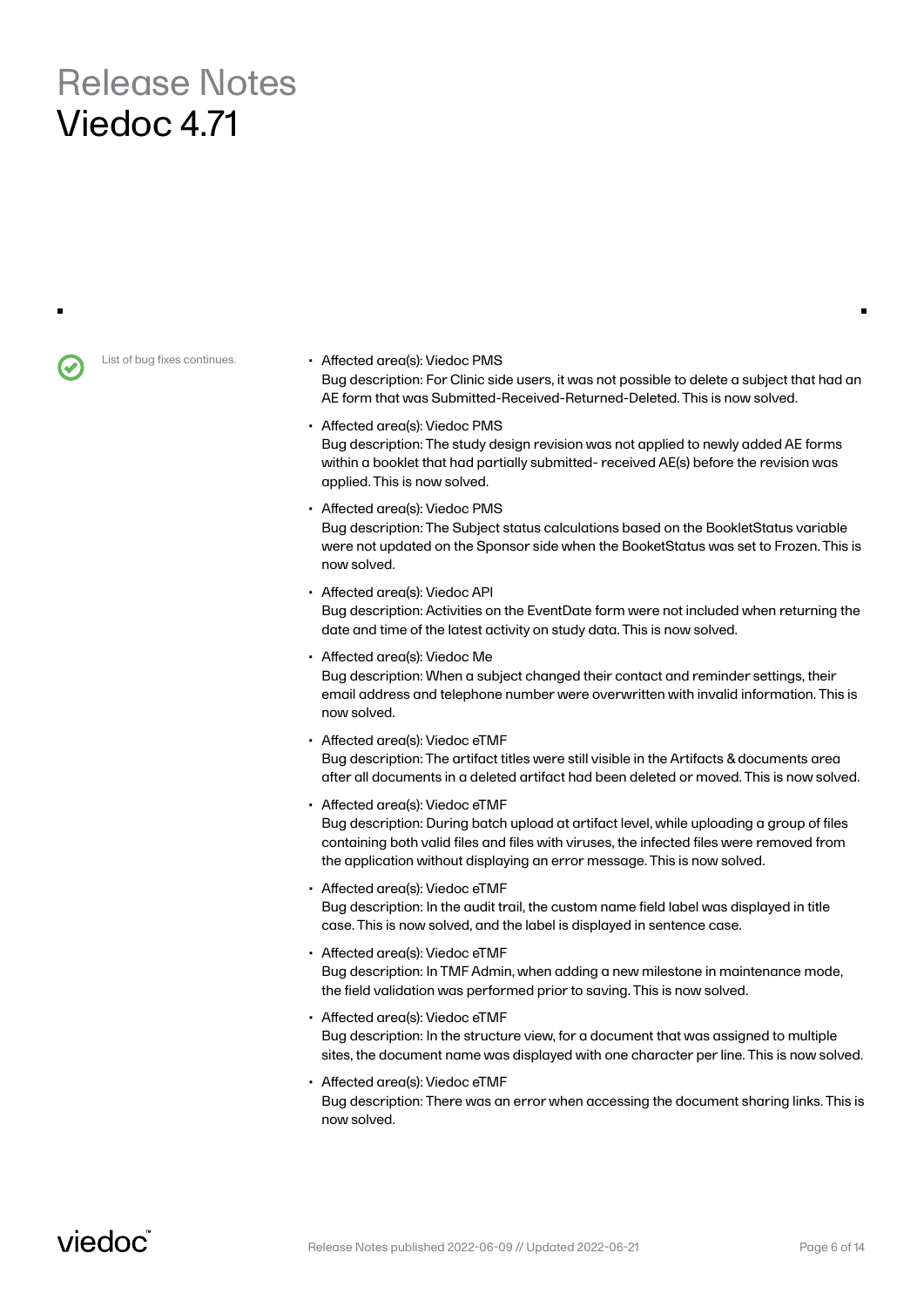List of bug fixes continues. • **Affected area(s): Viedoc eTMF** Bug description: In TMF Admin, it was possible to import a template where the sheets had the same number of rows but a mismatch regarding artifact numbers. This is now solved, and the artifact numbers are validated upon import.

> • Affected area(s): Viedoc eTMF Bug description: Documents disappeared from the artifact they were filed to when the artifact was edited and the section that the artifact was in included non-sequential artifact numbers. This is now solved, and all documents have been restored.

- • Affected area(s): Viedoc Me Bug description: The system languages for Chinese (Traditional, Hong Kong S.A.R.) and Chinese (Traditional, Taiwan) were not correctly shown. This has now been solved.
- • Affected area(s): Viedoc Clinic Data export Bug description: The export failed when data was saved according to a design version with a non-existing item. This has now been solved.
- • Affected area(s): Viedoc Designer and Viedoc Clinic Bug description: When approving a design revision in Viedoc Designer, when any subject on the site was locked because of an edit, the revision upgrade failed. In Viedoc Clinic, the forms for the subject were then not upgraded and the issue flag was still displayed for the forms after the batch approval. This has now been solved.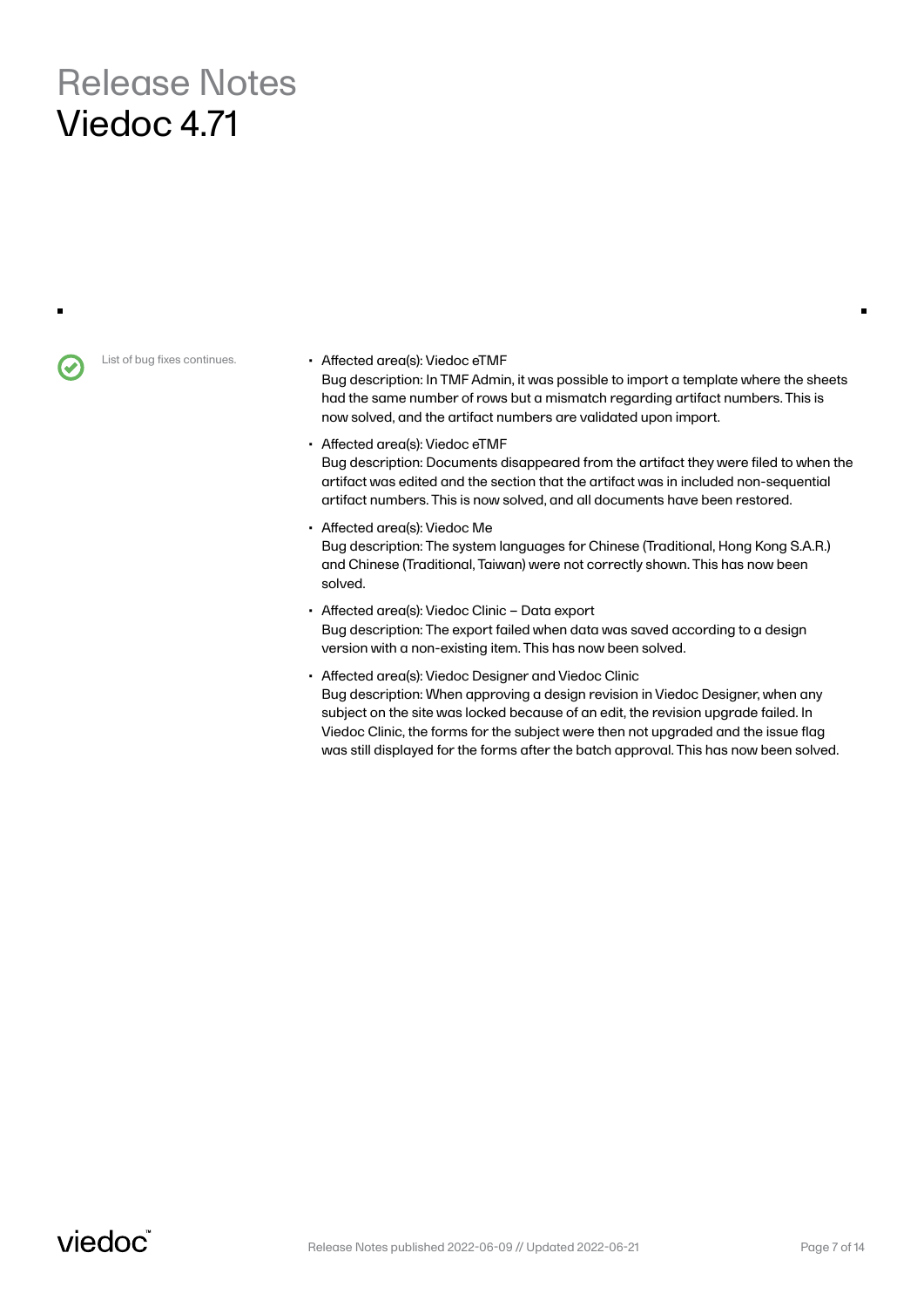# Known limitations

List of limitations that have been found with this and earlier releases of Viedoc, and will be changed in future releases.

#### The following limitations exist in this release of Viedoc:

#### Viedoc Clinic

- • Connect
	- • Viedoc Connect is not supported on IE11.
- • CSV export
	- • The export to .csv fails if the same OID was used in Viedoc Designer in different design versions with different casing (for example, an OID defined as AE in design version 1 and ae in design version 2).
	- • Labels are truncated to 200 characters when CSV data is imported to SAS using the CSV2SAS macro.
	- The Excel/ CSV export does not include items set to "Hide Always" in visibility conditions when a single form is selected for export.
- • Data export
	- • The export preview with graph pages results in a JavaScript error on Internet Explorer 8 on some instances.
	- The export preview is not working with Safari running on Windows OS or older Safari versions running on Mac OSX.
- • Data review
	- • The SDV task count, the green checkmark and the issue list on the subject Selection page do not take role visibility into consideration. This means that if forms or items are hidden to a certain clinic role, it might look as if there are still tasks to be performed, even if the user with that role does not have access to perform these tasks (due to visibility conditions).
	- Queries of the type "Required value missing" responded with "Confirmed as missing" and cannot be rejected by the sponsor side.
	- • A field that is required for SDV but is hidden on a form (due to for example visibility conditions) can normally not be marked as having been verified by SDV. Yet, if the entire form is marked as having been verified by SDV, then even hidden fields are included and marked as having been verified by SDV.
- • Edit/enter data
	- • For scheduled and unscheduled events, when the visit date form (\$EVENT) is excluded when you use automatic event dates, it still counts. In the signing console the counter (number of forms) for a visit includes the \$EVENT form. It cannot be selected to be signed but can be signed if you select sign all (for subject or visit). If you sign forms on a visit individually you will not be able to sign the \$EVENT

viedoc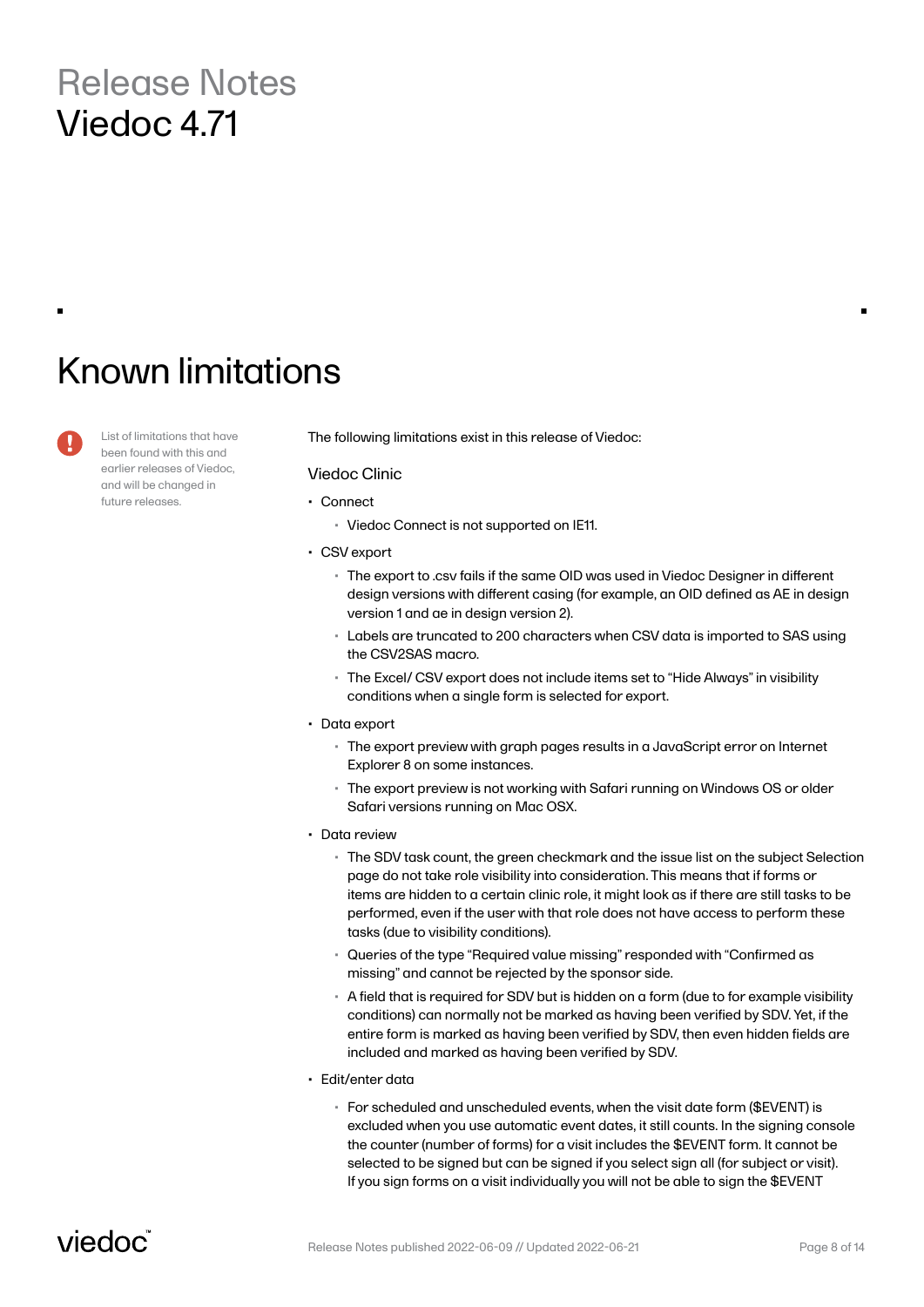List of known limitations continues.

form. This in turn makes it so that the sign symbol that appears on the visit when everything is signed does not appear, even though it looks like everything is signed.

- When populating numeric fields using functions and reference data, they automatically receive the number of decimals configured in the design.
- It is not possible to delete unscheduled visits if automatic visit dates are enabled.
- File upload
	- • For security reasons, it is not allowed to upload executable files. The complete list of unsupported file types can be found in Viedoc 4.34 Release Notes.
	- • The upload of password-protected zip files is not supported, as Viedoc is not able to scan these files for viruses.
- • Issues and task
	- The Issue list will not be visible for sites that have more than 1000 subjects.
- Layout
	- • When adjusting the font size in a form item this is not respected by Internet Explorer 11. This may result in a change to the layout of the form. The descending sorting in the subject list view is not working properly.
- Medical coding
	- The Medical coding console is not working with Safari running on Windows OS or older Safari versions running on Mac OSX.
- Metrics
	- The number of open queries differs between the Queries page and the Performance page. The Performance page also includes queries with state "Removed".
- • PDF export
	- • Visit date form history will not be included in PDF export if no forms were filled in, or if forms were initiated from ViedocMe.
	- When using Windows 7, filenames added to the zip archive during PDF export get scrambled when they contain Unicode characters. The extracted file content is not affected by this. There is a Hotfix for Windows 7 available at: https://support. microsoft.com/en-us/kb/2704299 that addresses this issue.
	- • PDFs generated upon form save in Viedoc versions prior to 4.51 were generated and stored based on the role visibility conditions applied to the user that last saved the form. Items that were hidden to the user due to role visibility conditions are not shown/included in such generated PDFs.
	- • Fully PDF/A compliant archives are only supported if all the included form PDFs and study event PDFs were generated on, or, after 2017-03-10 (Viedoc 4.33). It is still possible to generate PDF/A compliant archives that contain form and study event PDFs generated before this date, but you might receive warning messages related to PDF transparency issues.

viedoc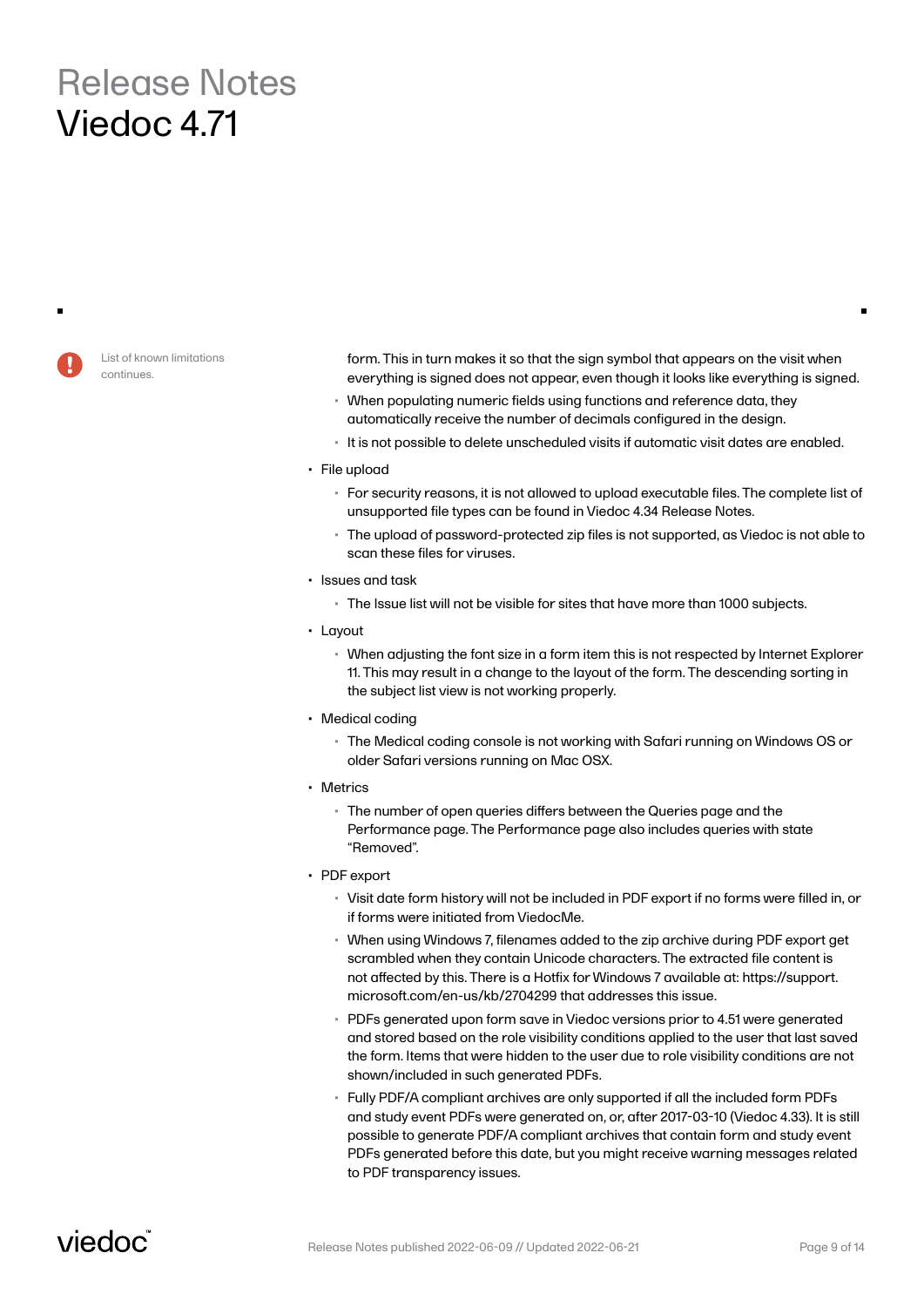List of known limitations continues.

• In the PDF/A export output, the header, footer, and the text on the respective Contents page are missing for the deleted forms/events/subjects.

#### • Selection page

- The descending sorting in the subject list view is not working properly.
- When clicking to sort a column containing dates in the subject list view, Viedoc sorts all dates using a numeric variant of US date representation (for example, 1977-NOV-16 comes before 1967-DEC-16 because the first is sorted like 11/16/1977 and the latter is sorted like 12/16/1967).
- • The event overview page is not working with Safari running on Windows OS or older Safari versions running on Mac OSX.

#### Viedoc Admin

- Apply revision
	- The affected forms count shown in Viedoc Admin while applying a study design revision is implemented only for production sites. Demo/Training site forms are not included in this count.
- • Data import
	- It is only possible to import values (choice numbers), not strings (choice labels), when importing data into data fields where multiple checkboxes can be checked.
- • Date Format
	- The following date formats are known to cause issues in study settings, please do not use them.
		- d/M/yyyy
		- dd/MM/yyyy
		- dd.MM.yyyy
		- dd M yyyy
		- dd MM yyyy
- • ODM import/export
	- • It is not possible to import an ODM file that was exported from Viedoc including the Event Dates into Viedoc Admin. The following error message is displayed: "An item with the same key has already been added".
	- • Only one (selected) design can be imported from each CDISC ODM file.
	- ODM export fails when subject data contains large, uploaded files.

viedoc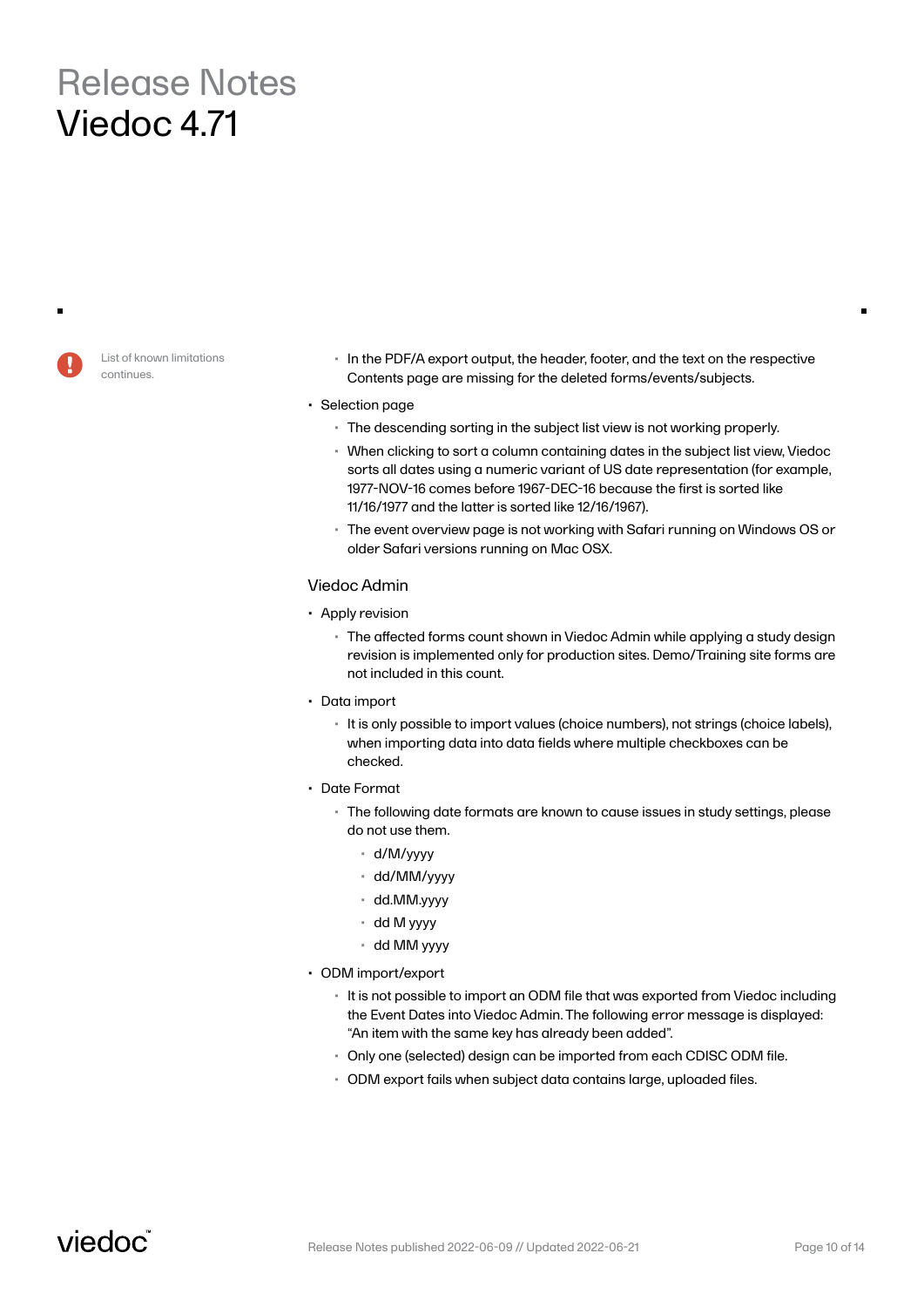List of known limitations continues.

#### • User management

- • Any of the Organization Administrator, Organization Designer, and Site Manager roles that were removed from a user are not listed in Viedoc Admin, under User Settings > Studies and Roles.
- • When sorting studies by group and generating a "User and Roles" or "User Administration Log" report, the Download link is not exposed for the newly generated file until the page is refreshed.

#### Viedoc Designer

- Alerts
	- • If the condition for an alert is set within a form for which the option to autoupdate functions is enabled, and the alert is triggered, the alert message will be sent twice.
- • Edit checks
	- Edit checks are not triggered on dates when the event date is used as default value, and the calendar picker is used to choose the date.
	- • Using \$THIS inside a form to refer to an item within a different instance of the same form, does not work, as it always refers to the same form instance. This is true when referring to an item in the same form within another activity, or when referring to another form instance within the same activity (applicable for repeating forms).
	- • If two scheduled events have the same event date, and both events contain a form with a function or data check that uses the \$PREV function, the \$PREV functions in these two events refer to each other as the previous event, and not to the event that occurred earlier in the study workflow. This creates a circular reference and makes it impossible to refer to earlier event(s).
- • Form and workflow PDF
	- • If, in the Study Workflow, there are more activities with the same activity name within the same event, then the forms in these activities are incorrectly displayed in the Bookmarks list in the study workflow PDF. Please note that only the Bookmarks list is affected, the events/activities/forms are correctly displayed within the document.
	- The PDFs generated as Empty CRFs will not display all code list items for radio buttons, drop-down lists and checkboxes if these have been configured with many code list items in a vertical layout.
- Item settings
	- • For the code list items (checkboxes, radio buttons, dropdown), it is possible to set the same code list values for multiple choices within the same item. This is not recommended. Unique code list values should be used for each of the choices within the same item.

viedoc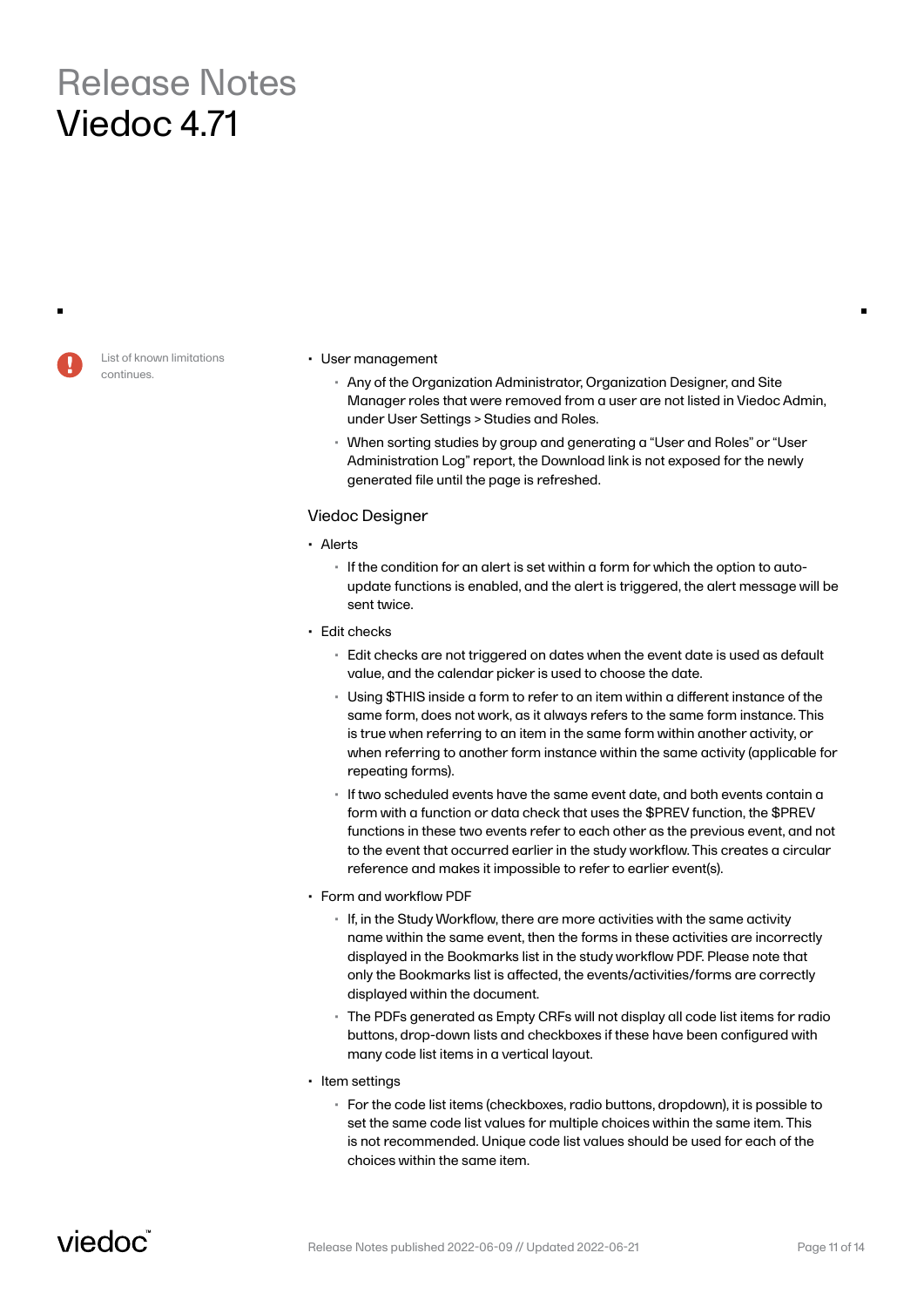List of known limitations continues.

#### • JavaScript

- The setMonth function with negative values is not supported. The date is not saved into the system correctly when the function is run on the server-side.
- • Roles and permissions
	- • If the role that has the permission for Emergency unblinding also has a role visibility condition that makes the blinded outcome hidden for this role, the outcome gets hidden for all roles after unblinding, and not just for the role specified in Viedoc Designer.
- • Study workflow
	- • When the Event ID for the Study Start event contains the word "START", including combinations with other words and punctuation, and scheduling other events based on the Study Start event, this results in an error. The workaround is to use a different ID for the Study Start event, one that doesn't contain the word "START".
- Validation of study design
	- • Validation of alerts, selection view settings, event visibility, subject status condition, common event summary format and subject ID generation settings for deleted items is not performed.
- Visibility conditions
	- • When creating forms for ViedocMe, visibility conditions can only include variables that have already been introduced, and that are in the same form and on the same page. This behavior differs from the one in forms for Viedoc Clinic.

#### Viedoc API

• The API method SubmitData allows submitting data into a form that exists in the effective design but does not exist within the respective event according to the study workflow. In such a case, a new form is created and added to the event.

#### ViedocMe

- • If additional languages are imported (to be used in ViedocMe) and after that code lists are combined via "Formats" (for example for SAS export) then the imported languages are lost. The workaround is to import the languages again after the code lists have been combined.
- • For ViedocMe translations, if any of the translated values in the file to be imported is a number, the file import fails without prompting any feedback to the end user. The workaround is to remove the numbers from the columns in the translated file that correspond to the translated content, before importing the file in Viedoc Designer (the numeric values will be kept in the original English version and will be displayed as such in the translated ViedocMe form).

viedoc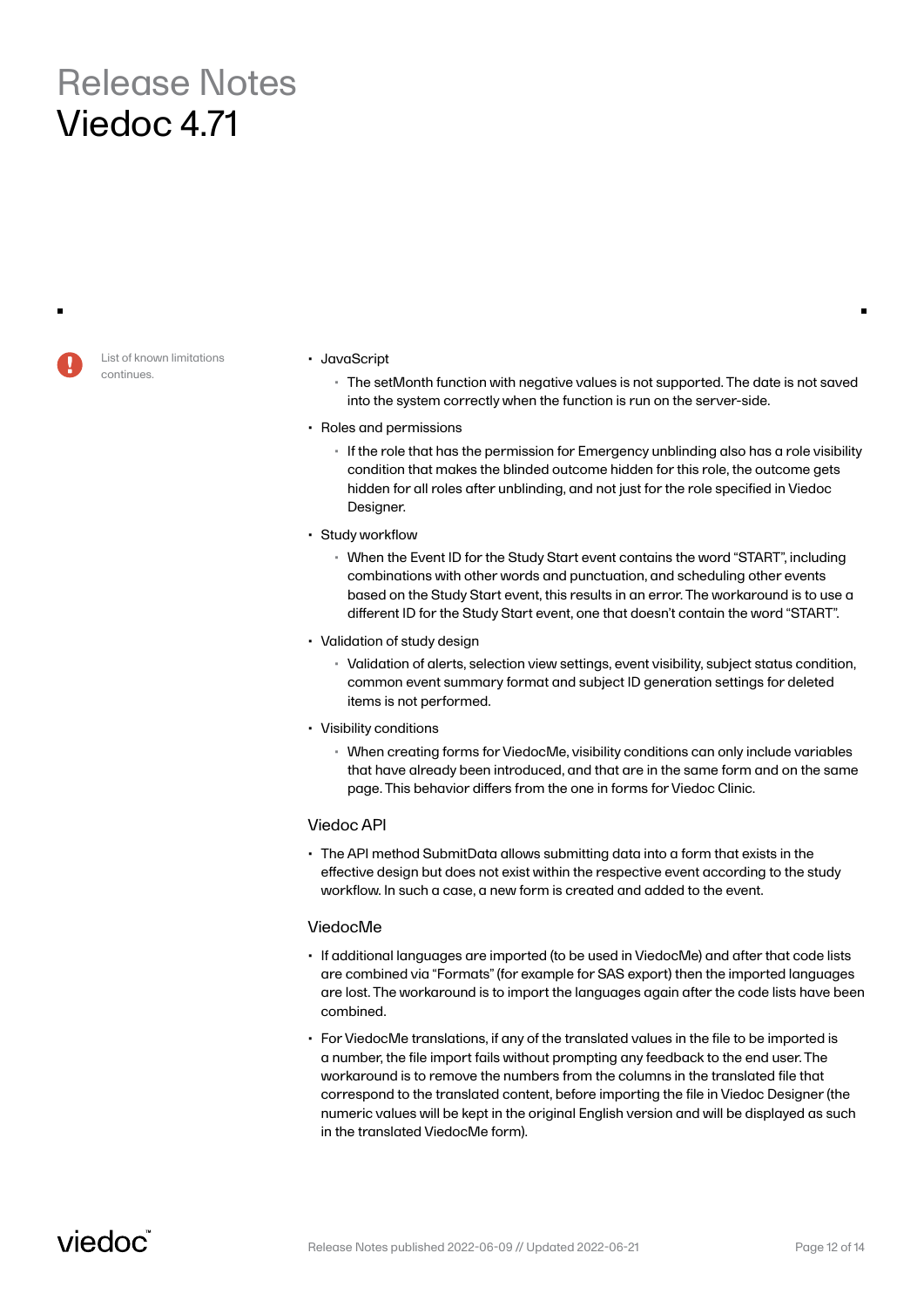List of known limitations continues.

- The drawing pad item is not working on IE 11. For Safari it only works on Safari 12+ versions.
- Viedoc Me does not support forms with form link items.
- • There is an issue with the 'contains() function' in the new Viedoc Me with the optimized UI. This issue affects the visibility of the check boxes. If you encounter this issue, we recommend that you continue using the "old" Viedoc Me application until the issue is resolved.

#### Viedoc Logistics

• In the exported stock list, the audit trail shows one row for the create action for older kits. For more recently uploaded kits, the audit trail shows two rows for the create action.

#### Viedoc Reports

- There are some graphical limitations of the interface on mobile devices.
- • Variables/fields that have an output field ID defined will be identified with this ID in the Data Browser and Reports pages, whereas they will be identified with field ID in the Dashboard, Demographics, and AE pages.
- The Overdue Events Report does not include any user-specific information or subjectrelated information (Viedoc Me). Events without a proposed date are not included in this report. Events that have been planned or initiated are not included in this report, even if the planned/initiated event is outside of the event window.

#### Viedoc eTMF

• Viedoc eTMF is only running in Production mode.